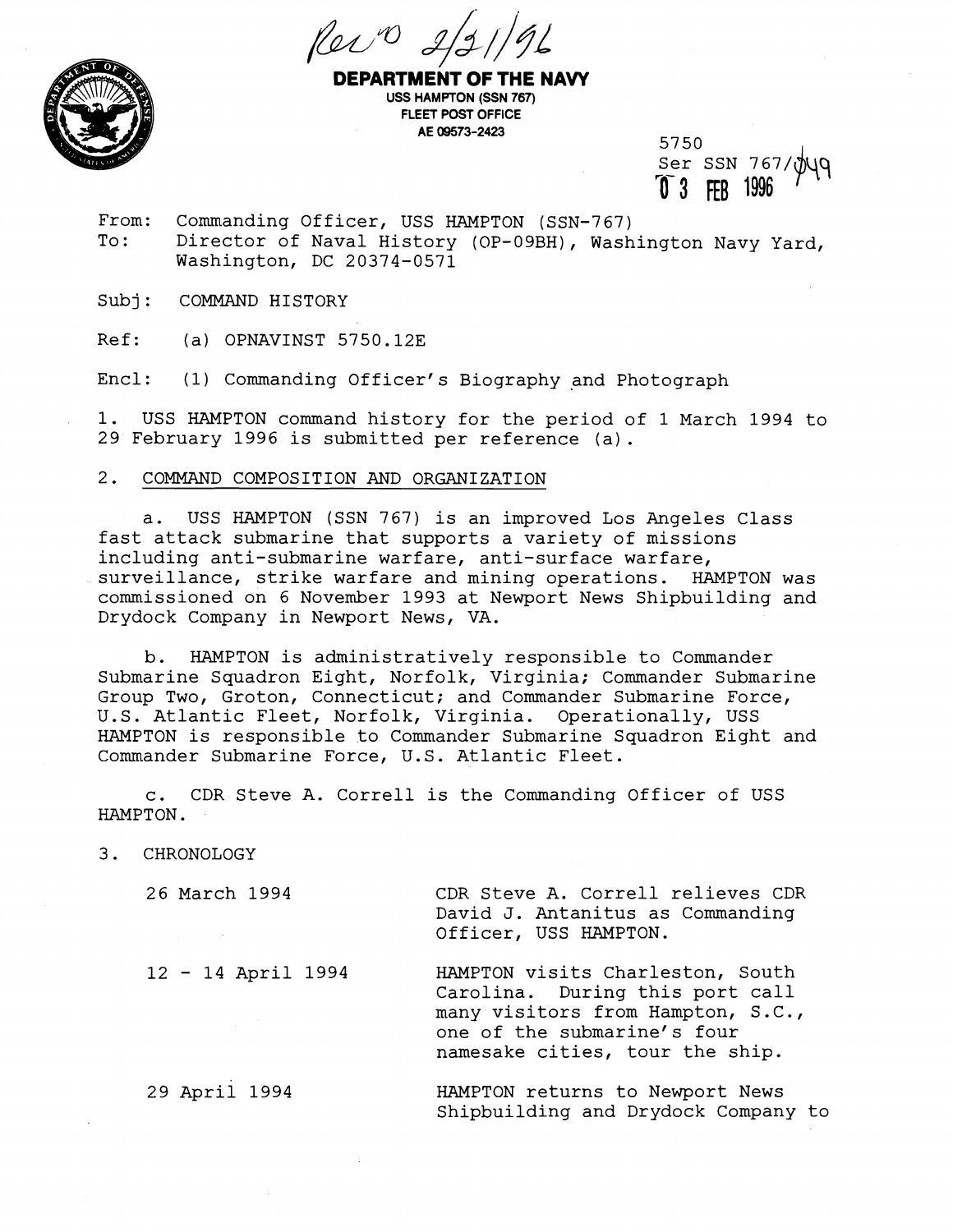Subj: COMMAND HISTORY

commence Post-Shakedown Availability (PSA) .

26 September 1994 HAMPTON departs Newport News Shipyard, finishing PSA one month earlier than scheduled.

04 October 1994 LCDR John F. Brandeau relieves LCDR Brian C. O'Neill as Executive Officer.

12 November 1994 Embarked reporters from KDAY-TV in Fargo, N.D.

<sup>15</sup>- 22 November 1994 HAMPTON undergoes degaussing at the Magnetic Deperming Facility in the Elizabeth River. particularly difficult week because of the adverse weather influenced by Hurricane Gordon.

<sup>22</sup>- 29 February 1995 HAMPTON dry-docks in Norfolk Naval Shipyard to conduct emergent repairs to her Secondary Propulsion Motor.

21 April - 25 May 1995 COMPTUEX 1-95. HAMPTON participates in a series of exercises with the USS AMERICA Battle Group in preparation for a Mediterranean deployment.

<sup>05</sup>- 08 May 1995 HAMPTON conducts her first port call outside the continental U.S. when she pulls into Frederiksted, St. Croix, U.S. Virgin Islands.

<sup>06</sup>- 24 July 1995 HAMPTON underway for JTFEX 95-3, a war-fighting scenario fought alongside the rest of the USS AMERICA Battle Group.

<sup>15</sup>- 19 August 1995 HAMPTON conducts an emergent underway to avoid Hurricane Felix, which was predicted to make landfall in the vicinity of Hampton Roads.

28 August 1995 HAMPTON leaves Norfolk as part of the USS AMERICA Battle Group on her

 $\overline{2}$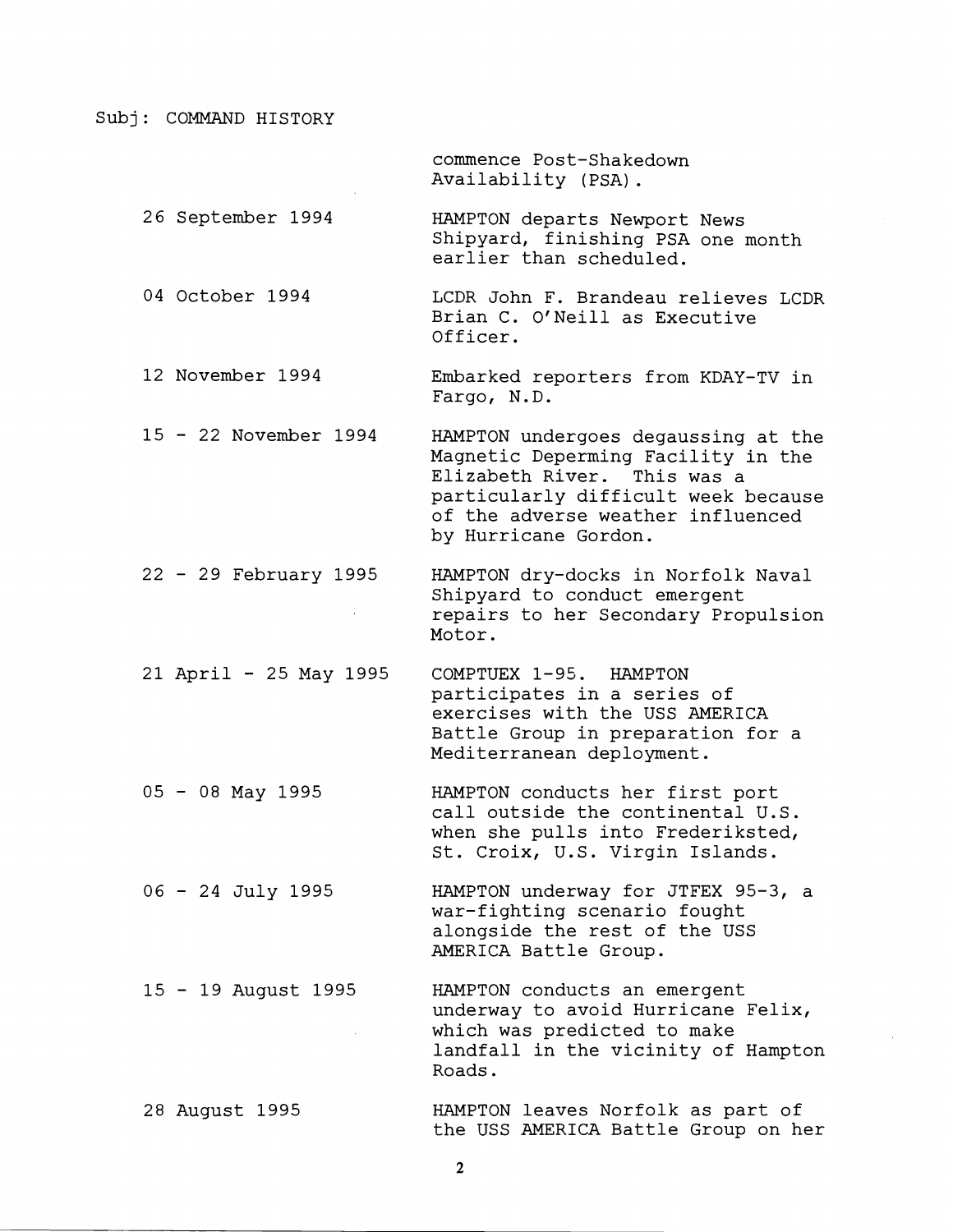Subj: COMMAND HISTORY

first deployment, to the Mediterranean Sea.

<sup>07</sup>- 12 September 1995 HAMPTON conducts a port call in the British Crown Colony of Gibraltar.

24 - 30 September 1995 HAMPTON participates in an officer exchange with the German submarine U-30. LCDR Christian Faust, XO of U-30, rides HAMPTON; LT | , HAMPTON' s Sonar Officer, rides U-30.

<sup>04</sup>- 08 October 1995 HAMPTON conducts a port call in Naples, Italy.

<sup>09</sup>- 26 October 1995 HAMPTON in upkeep alongside USS SIMON LAKE (AS-34) at the U.S. Navy Support Facility in La Maddalena, Italy.

27 Oct - 03 November 1995 HAMPTON conducts a port call in Toulon, France.

<sup>12</sup>- 18 December 1995 HAMPTON conducts a port call in Souda Bay on the island of Crete, Greece.

<sup>22</sup>- 29 December 1995 HAMPTON spent her first Christmas abroad in Gibraltar, BCC.

22 January 1996 HAMPTON returns to La Maddalena for a second upkeep alongside USS SIMON LAKE.

05 February 1996 HAMPTON departs La Maddalena to return to the U.S.

24 February 1996 HAMPTON returns from deployment and begins a post-deployment standdown.

## 4. NARRATIVE

HAMPTON has had an operationally intense two years. Her crew successfully completed a rigorous series of certifications and examinations during her workup to deployment. Once in the Mediterranean, HAMPTON extremely successfully completed a series of missions and exercises, including operations in the Adriatic in support of NATO and U.S. forces in Bosnia.

3